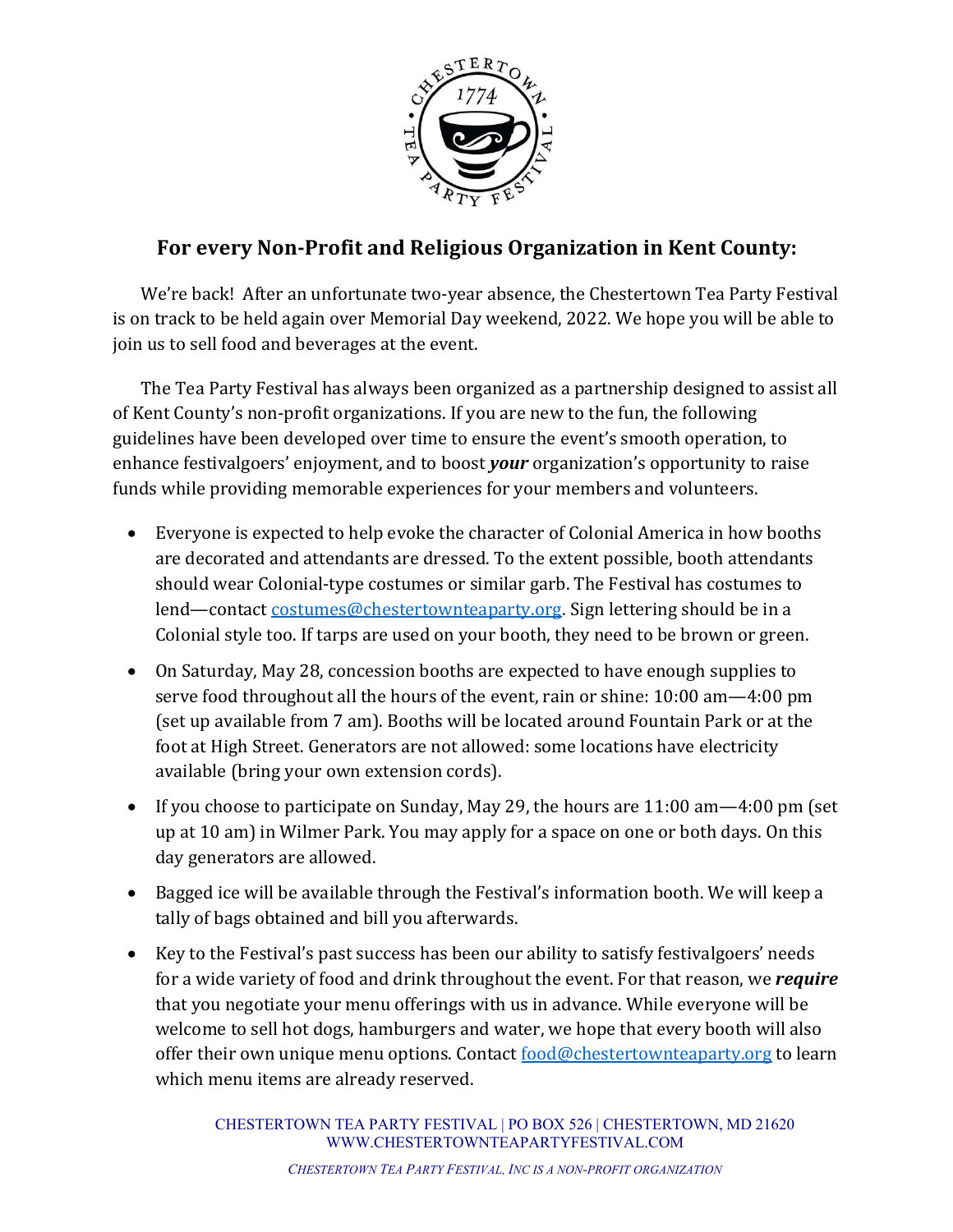

- Non-profit organizations may partner with a local restaurant or other for-profit business to sell prepared food and beverages. However, the concession booth needs to be clearly recognizable as belonging to the non-profit organization, not the commercial entity. For example, signs should display the name of the non-profit in larger lettering than the name of the business. Servers should be members or volunteers in costume. Food trucks are not permitted.
- Following the Festival, food vendors will pay Chestertown Tea Party Festival, Inc. fifteen percent  $(15%)$  of the net earnings from all food and beverage sales. Vendors must therefore maintain records of supplies (foods, beverages, and serving items such as napkins and plastic utensils) purchased and used.
- All food vendors are expected to attend an orientation meeting at the Kent County Library one month before the event, tentatively scheduled for Friday, April 29. There you will receive your signed copy of the contract, a map indicating your booth placement, a vehicle access pass, and the sales accounting form.
- All food vendors need to separately apply for a food concession permit from the Kent County Health Department. An application can be downloaded from the Festival's website. Note that the application needs to be submitted two weeks in advance.
- On the day of the Festival, cars and trucks must display an official vehicle access pass to enter the designated Festival area. To offload supplies and equipment, vehicles are permitted in the area on Saturday from 7:00-9:00 am and on Sunday from 10:00-11:00 am. Only one (1) vehicle per vendor space is permitted inside the area at a time. *No exceptions!*
- For the safety of pedestrians, vehicle access after the Festival is over for the day will be permitted only at the direction of official Festival staff members. Please do not break down your booth before 4:00 pm. Then "pack and stack" your equipment for quick loading and smooth traffic flow. The Festival area will be closed to through traffic until 7:00 pm on Saturday.

Following are a sample 2022 contract and a post-Festival sales report. We will send you a contact to sign after you negotiate the menu.

We look forward to your participation in the 2022 Chestertown Tea Party Festival. With your help, we can make this the biggest and best Festival ever!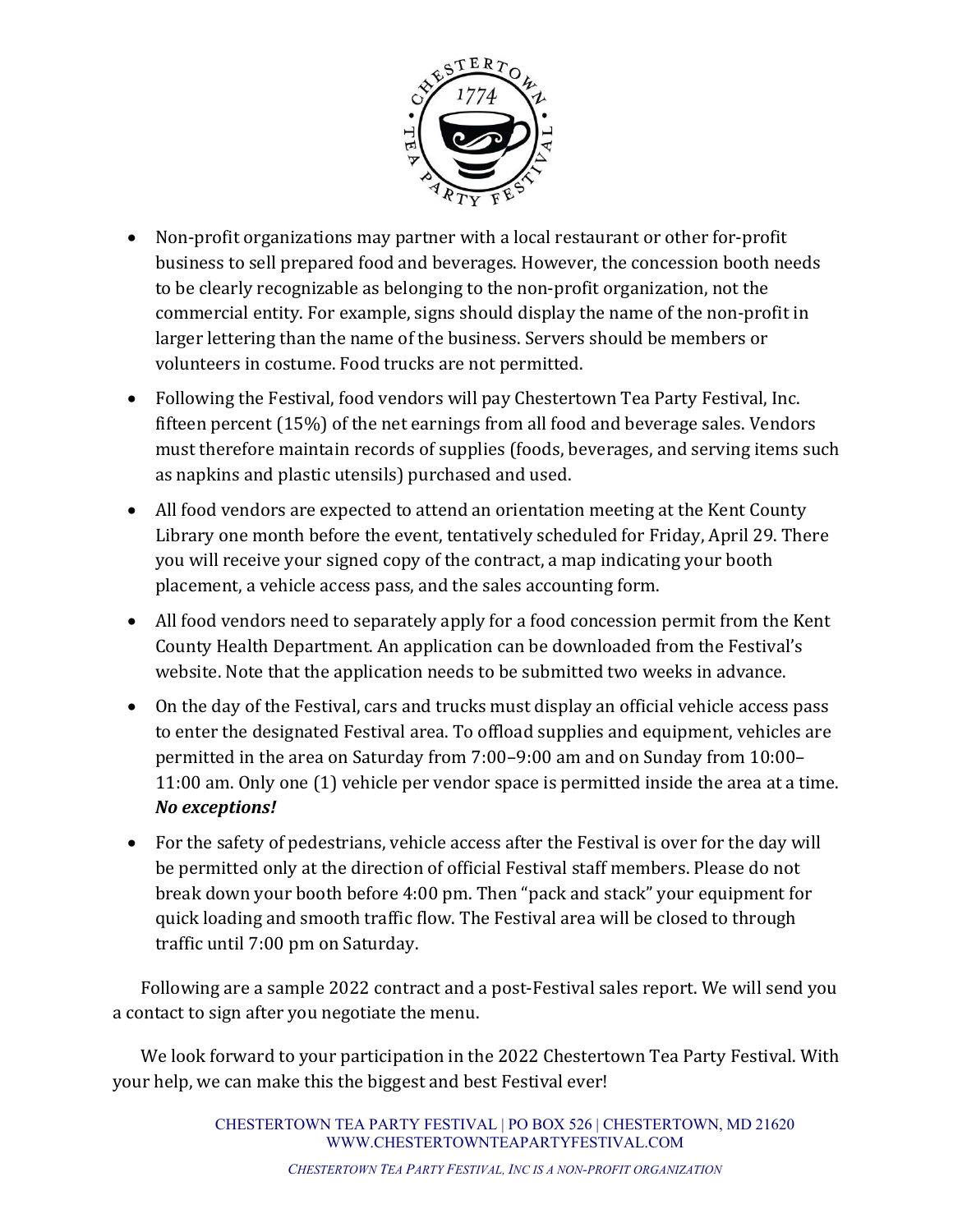

## 2022 CONCESSION CONTRACT

|                                              | Contact Phone Number                                                                                      |
|----------------------------------------------|-----------------------------------------------------------------------------------------------------------|
|                                              |                                                                                                           |
| Date(s), Hours, and Location:                |                                                                                                           |
| _______ Saturday, May 28<br>10:00 am-4:00 pm | ____ Fountain Park perimeter<br>____ Foot of High Street<br>____ Colonial Village (drinks & cookies only) |
| _____ Sunday, May 29<br>11:00 am-4:00 pm     | ___ Wilmer Park                                                                                           |
| Electrical hookup: Yes<br>No.                |                                                                                                           |
|                                              | Food/Beverage Menu, as confirmed with the Tea Party Festival Food Committee:                              |
|                                              |                                                                                                           |
|                                              |                                                                                                           |
|                                              |                                                                                                           |
|                                              |                                                                                                           |
|                                              |                                                                                                           |
|                                              |                                                                                                           |
|                                              |                                                                                                           |
|                                              |                                                                                                           |
|                                              |                                                                                                           |
|                                              |                                                                                                           |

CHESTERTOWN TEA PARTY FESTIVAL | PO BOX 526 | CHESTERTOWN, MD 21620 WWW.CHESTERTOWNTEAPARTYFESTIVAL.COM

CHESTERTOWN TEA PARTY FESTIVAL, INC IS A NON-PROFIT ORGANIZATION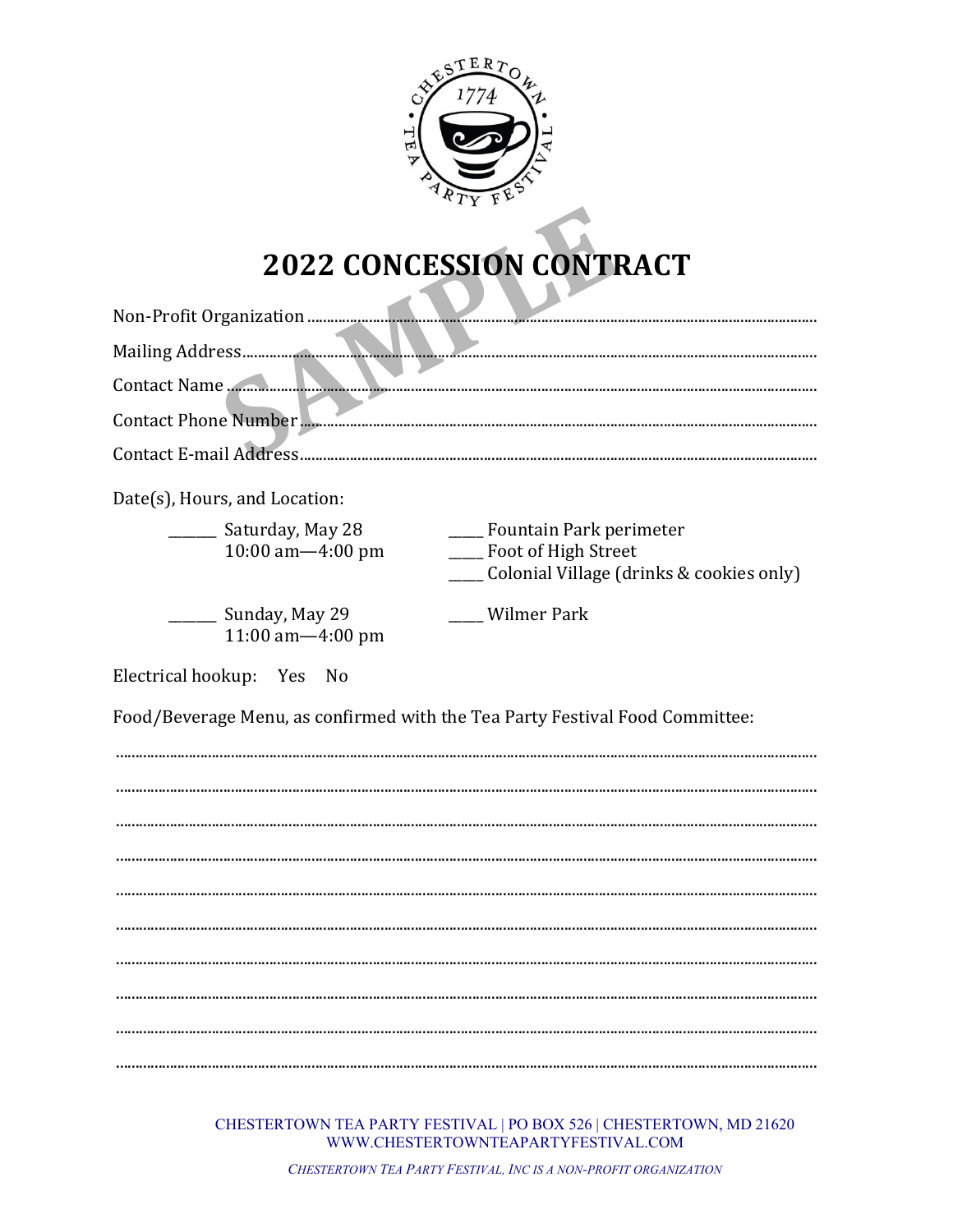

The above-named Concessionaire hereby agrees and covenants with the CHESTERTOWN TEA PARTY FESTIVAL, INC. to wit;

- I Concessionaire hereby agrees and covenants with<br>IVAL, INC. to wit;<br>tion of concession privileges granted, the Concessi<br>and/or beverages to sell continuously on the specified.<br>Any concessionaire unable to maintain adequat 1. In consideration of concession privileges granted, the Concessionaire will provide the above food and/or beverages to sell continuously on the specified days and hours, rain or shine. Any concessionaire unable to maintain adequate supplies or make provisions to obtain more supplies during the events will be in jeopardy of losing their ability to host a booth in future Festival events.
- 2. In consideration of concession privileges granted, following the event the Concessionaire will remit to Chestertown Tea Party Festival, Inc. fifteen percent **(15%)** of the net earnings from all food and beverage sales. The determination of net earnings must not be reduced by subtracting the costs of establishing, equipping, or maintaining the booth itself; donations to other charitable organizations; or the cost of free distribution of food or beverages for services rendered; and must be calculated ahead of other financial arrangements such as a profit-sharing agreement with a commercial business.
- 3. The Concessionaire will provide Chestertown Tea Party Festival, Inc. with a complete accounting of sales, supply costs, and net earnings at the time of remittance. Attached is a sample sales report form.
- 4. The Concessionaire agrees to allow Festival volunteers to obtain food and drink upon presentation of an official Festival voucher worth \$10.00. The value of vouchers used may be subtracted from the remittance due to the Festival if submitted at the time of payment.
- 5. Organizations remitting payments and accounting forms after **June 30, 2022** must pay an additional \$100 late fee.
- 6. The Concessionaire is responsible for obtaining an appropriate concession permit from the Kent County Health Department.
- 7. Organizations selling concessions must have liability insurance. Chestertown Tea Party Festival, Inc. accepts no liability for loss due to weather, damage, theft, or lack of sales.
- 8. If approved to sell beer, the Concessionaire agrees to purchase cups and beer in half kegs from Chestertown Tea Party Festival, Inc.; payment is due at the time of delivery. Proof of insurance to serve alcohol must be included with this contract.

CHESTERTOWN TEA PARTY FESTIVAL | PO BOX 526 | CHESTERTOWN, MD 21620 WWW.CHESTERTOWNTEAPARTYFESTIVAL.COM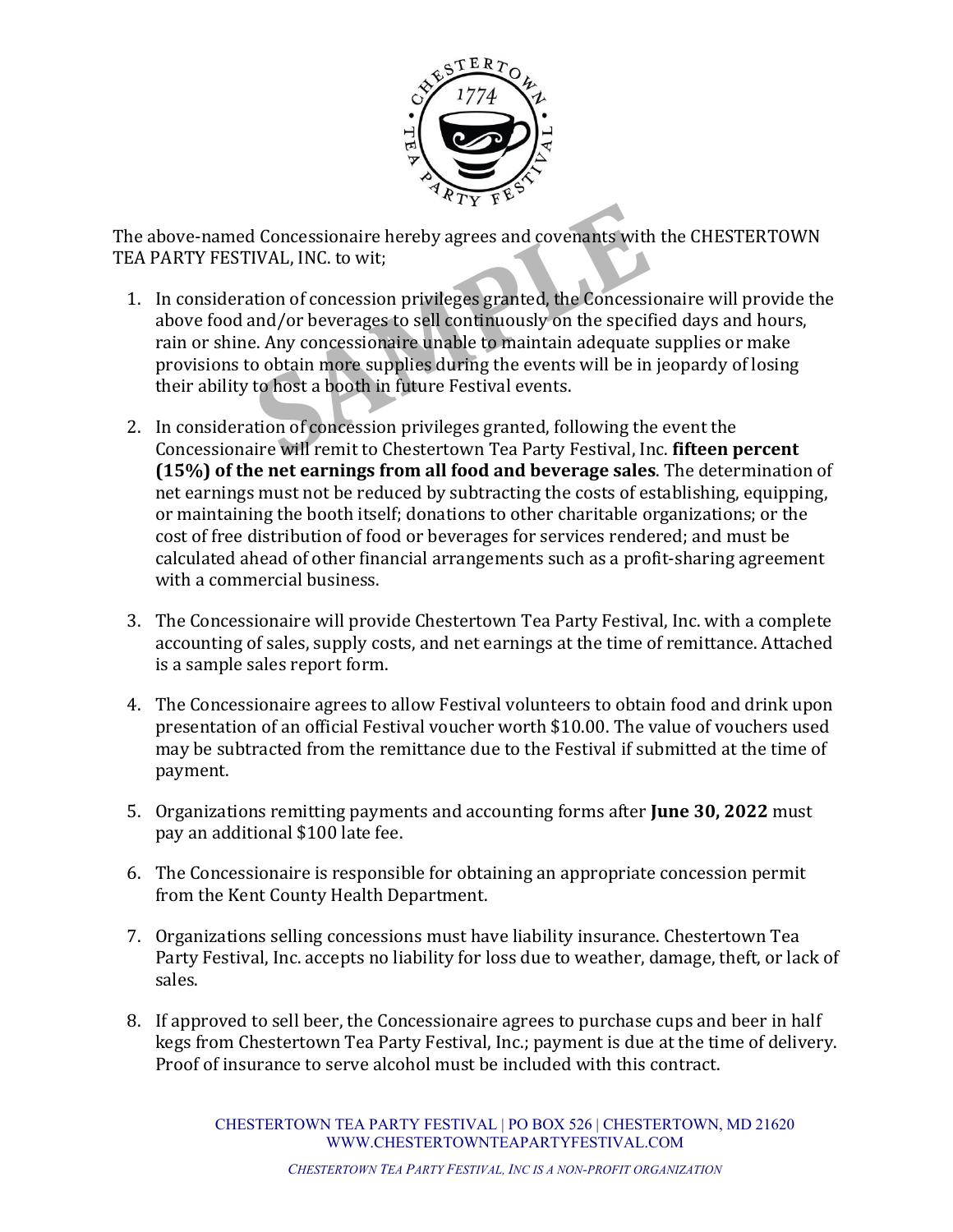| E R<br>65<br>π                          |  |  |  |  |  |
|-----------------------------------------|--|--|--|--|--|
| Agreed and Signed for the Organization: |  |  |  |  |  |
| Name                                    |  |  |  |  |  |
| Title<br><del></del>                    |  |  |  |  |  |
| Date.                                   |  |  |  |  |  |

Return the signed document by April 1, 2022 to the address below, attn: Food Committee; or electronically to food@chestertownteaparty.org.

Accepted for the CHESTERTOWN TEA PARTY FESTIVAL, INC.